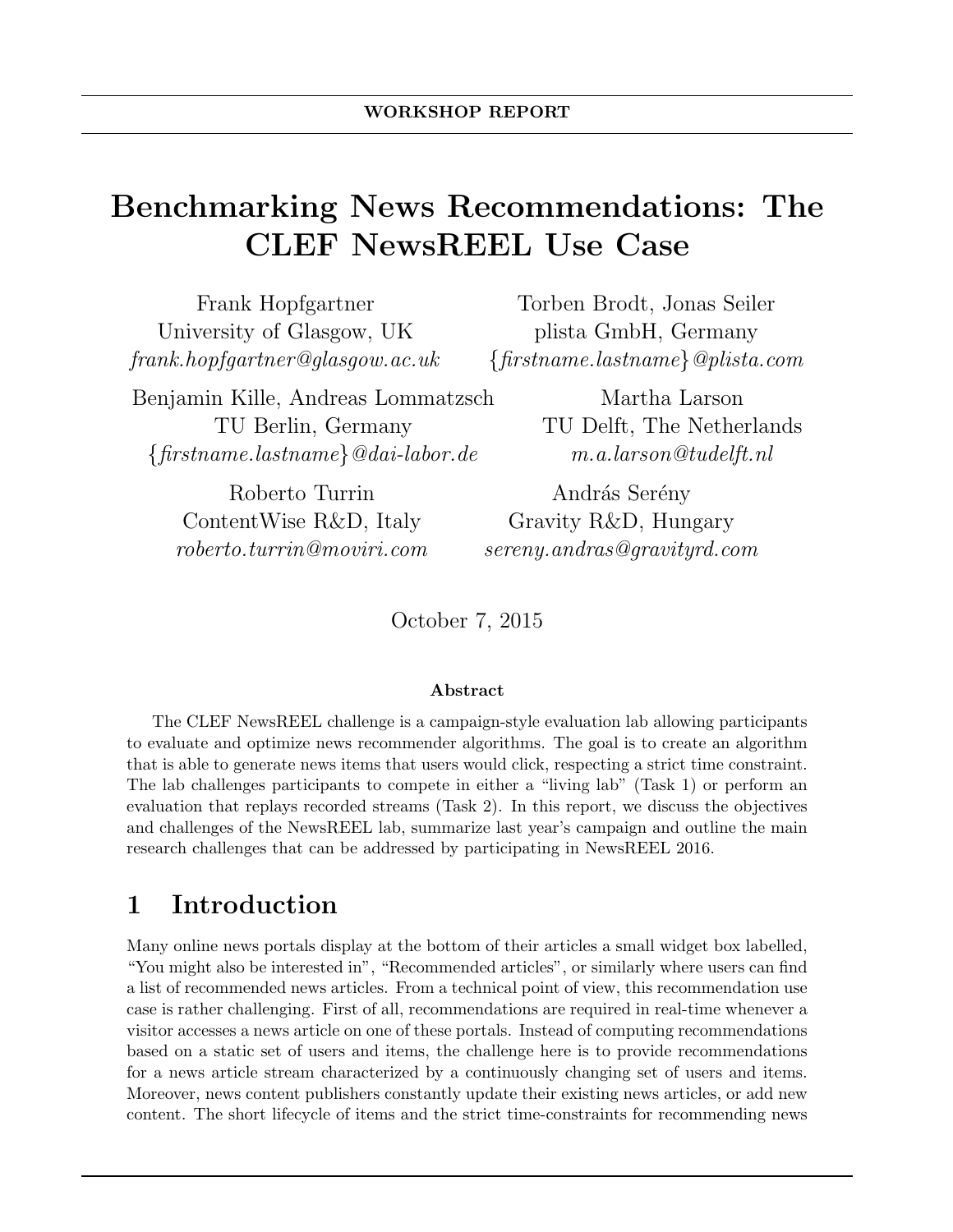articles make great demands on the recommender strategies. In a stream-based scenario the recommender algorithms must be able to cope with a large number of newly created articles and should be able to discard old articles, since recommended news articles should be new. Thus, the recommender algorithms must be steadily adapted to meet the special requirements of the news recommendation scenario (e.g., [11]).

Since 2014, this recommendation scenario is addressed in the News REcommendation Evaluation Lab (NewsREEL)<sup>1</sup>, a campaign-style evaluation lab of CLEF [7]. The lab focuses on support through (personalized) content selection in form of news recommendations. The NewsREEL challenge supports recommender system benchmarking in making a critical step towards wide-spread adoption of online benchmarking (i.e., "living lab evaluation" [14]). Further, the lab supports offline evaluation of stream recommendation, hence allowing multi-dimensional evaluation of stream-based recommender systems. Testing of stream-based algorithms is important for companies offering recommender systems services, or providing recommendations directly to their customers. However, until now, such testing has occurred in house. Consistent, open evaluation of algorithms across the board was frequently impossible. Because NewsREEL provides a comprehensive data set and enables reproducible evaluation of recommender system algorithms, it has the power to reveal underlying strengths and weaknesses of algorithms across the board. Such evaluation provides valuable insights which help to drive forward the state of the art.

This report outlines the objectives and challenges of NewsREEL, summarizes the 2015 lab and ends with an overview of the 2016 edition of the lab that will be organized as part of CLEF 2016.

## 2 CLEF NewsREEL

CLEF NewsREEL comprises two tasks evaluating news recommendation algorithms. Both tasks involve using streams of interactions between news portals and their readers. Task 1 provides access to an operating news recommender systems. Participants receive recommendation requests and can monitor how readers reacted to their suggestions. This scenario can be seen as an example of Evaluation-as-a-Service [10, 20] where participants access an API rather than receiving a data set. Task 2 offered a log file. Participants ought to use it as ground truth for a simulation-based evaluation. Thereby, they issue the same request to different algorithms and compare their performances. In addition, we can measure factors such as time and space complexity.

#### 2.1 Task 1: Online Evaluation

In the first sub-task, the idea of living laboratories is implemented, i.e., researchers gain access to the resources of a company to evaluate different recommendation techniques using A/B testing. A/B testing aims to benchmark varieties of a recommender system by a larger group of users (e.g., [15, 23]). It is increasingly adopted for the evaluation of commercial systems with a large user base as it provides the advantage of observing the efficiency and effectiveness of recommendation algorithms under real conditions [6, 19]. While online evaluation is the de-facto standard evaluation methodology in Industry, university-based researchers often lack access to either infrastructure or user base to perform online evaluation on a larger scale.

<sup>1</sup>http://clef-newsreel.org/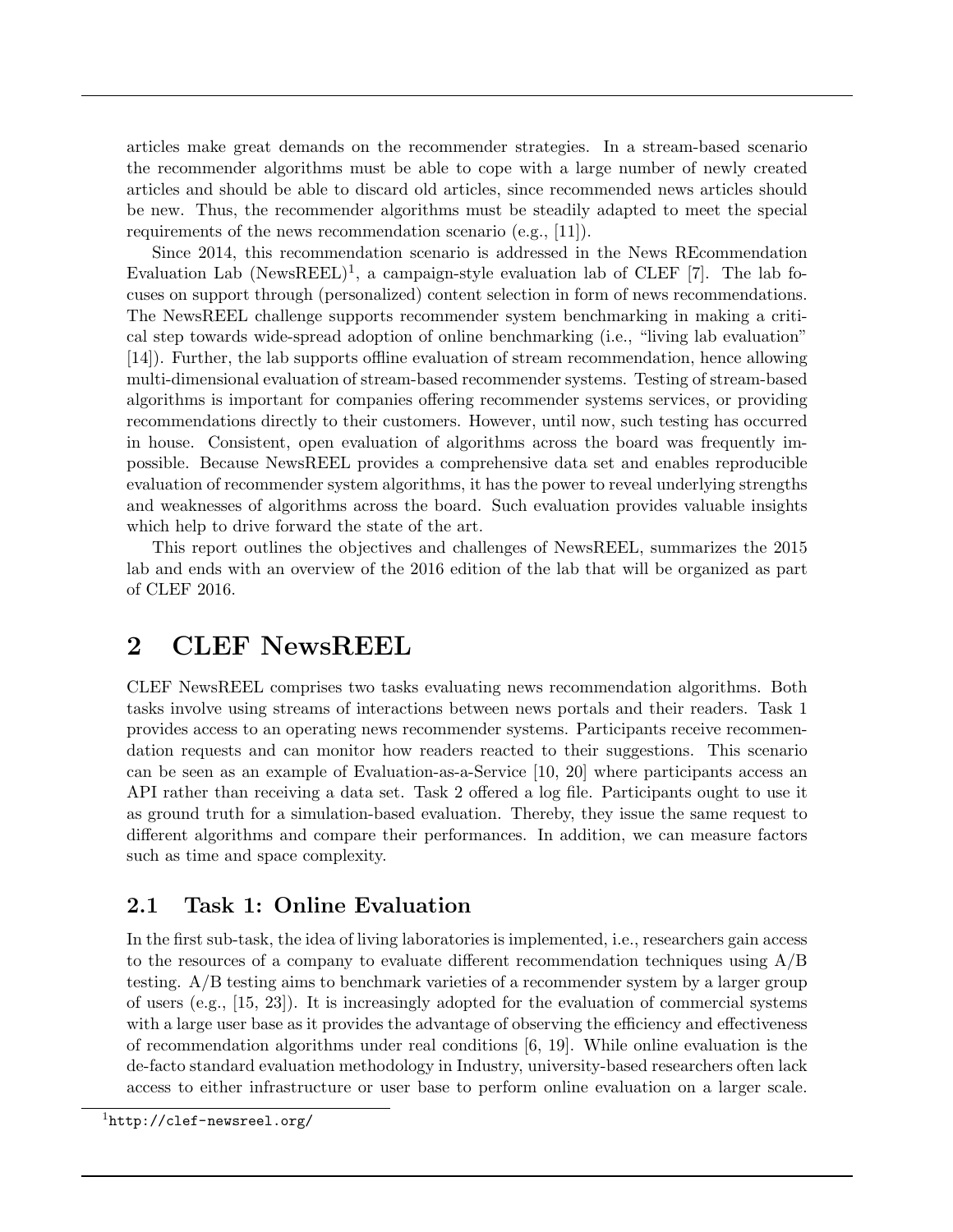NewsREEL is the first living lab where researchers gain access to both infrastructure and user requests to benchmark algorithms for information access systems using  $A/B$  testing. The living lab is described in detail in [12]. A similar, somewhat more constrained, IR-centric set-up is implemented in the CLEF Living Labs for Information Retrieval lab [2].

Within NewsREEL, the infrastructure is provided by plista GmbH<sup>2</sup>, a company that offers recommendation services for online publishers. Whenever a user requests an article from one of their customers' web portals, plista recommends further articles that the user might be interested in. In NewsREEL, plista outsources a subset of this recommendation task to interested researchers via their Open Recommendation Platform (ORP) [3]. Once a user visits a news web page assigned to the NewsREEL challenge, a recommendation request is sent to a randomly selected team who registered with ORP. For each request, the team then has to provide a list of up to six recommendations. Providing recommendations to real users, a time constraint of 100ms is set for completing the recommendation request.

#### 2.2 Task 2: Offline Evaluation

The evaluation of recommender algorithms online in a living lab leads to results that are difficult to reproduce since the set of users and items as well as the user preferences change continuously. This hampers the evaluation and optimization of algorithms due to the fact that different algorithms or different parameter settings cannot be tested in an exactly repeatable procedure [13, 24]. Addressing this issue, the second sub-task of NewsREEL focuses on simulating a constant data stream as provided by ORP. In contrast to the first scenario, performing an offline evaluation allows us to issue the same request to different algorithms and subsequently compare them. Additionally, it allows to measure factors such as time and space complexity. The offline task is described in more detail in [18].

We provide a large data set comprising interactions between users and various news portals in a two-month time span. The data set is described in detail in [16]. Since these news portals publish articles in German, around 80% of all users come from one of the German-speaking countries in Central Europe. Figure 1 highlights the regions from where interactions are usually triggered.

Moreover, we employ the benchmarking framework Idomaar<sup>3</sup> that makes it possible to simulate data streams by "replaying" a recorded stream. The framework is being developed in the CrowdRec project and adopts open-source technologies widely known by the research community to allow handling of large-scale streams of data (e.g., Apache Kafka, Apache Spark, etc.). Idomaar allows us to execute and test the proposed news recommendation algorithms, independently of the execution framework and the language used for the development. Participants in this task had to predict users clicks on recommended news articles in simulated real-time. The proposed algorithms were evaluated with respect to both functional (i.e., recommendation quality) and non-functional (i.e., response time) metrics.

## 3 Summary: NewsREEL 2015

Forty-two teams registered for CLEF NewsREEL 2015. Of these teams, 38 teams expressed interest in both tasks. Participating teams distributed across the world including all conti-

 $3$ http://rf.crowdrec.eu/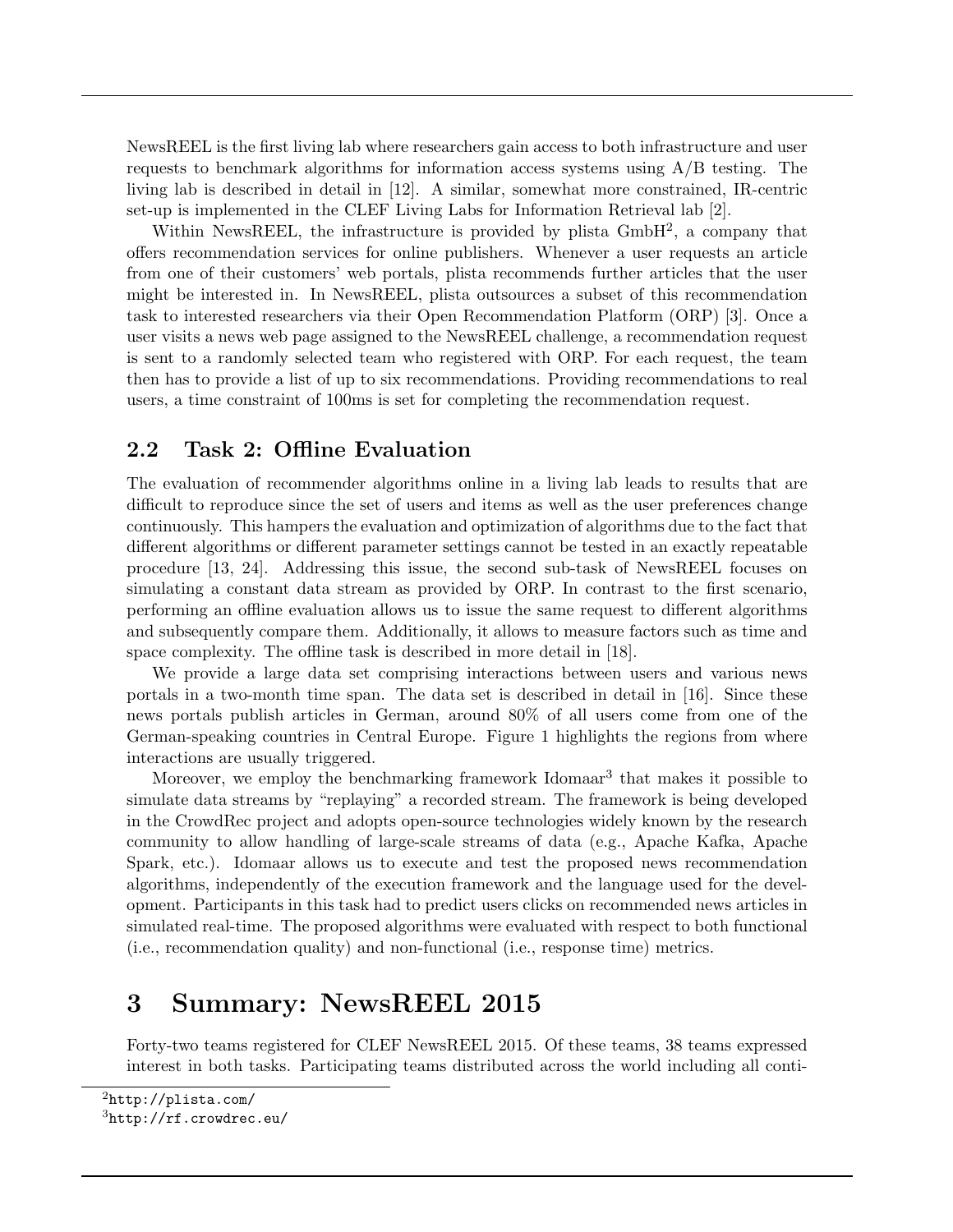

Figure 1: First-level and second-level NUTS in Germany, Austria, and Switzerland from were requests for articles were triggered. The scale indicates the number of requests during one month.

nents except Australia. In the remainder of this section, we provide a brief overview of the 2015 benchmarking campaign. For a detailed overview, we refer to [17].

#### 3.1 Task 1

Nine teams actively competed in Task 1. Each team could operate several recommendation services. Plista provided five virtual machines to participants who were physically located far from their own infrastructure in Berlin, Germany. Without these machines participants would have faced issues with network latency. The participants could evaluate the performance of their algorithms throughout the whole campaign. However, in order to directly compare their performances, we defined three evaluation time frames (17–23 March, 7–13 April, and 5 May to 2 June 2015) during which we measured the performance based on the click-through-rate (CTR). We provided a baseline algorithm implementing a simple, but powerful recommendation strategy. The strategy recommended users the items most recently requested by other users. The idea behind this strategy is that items currently interesting to users might also be interesting for others. Thereby, the strategy assumes that users are able to determine relevant articles for others.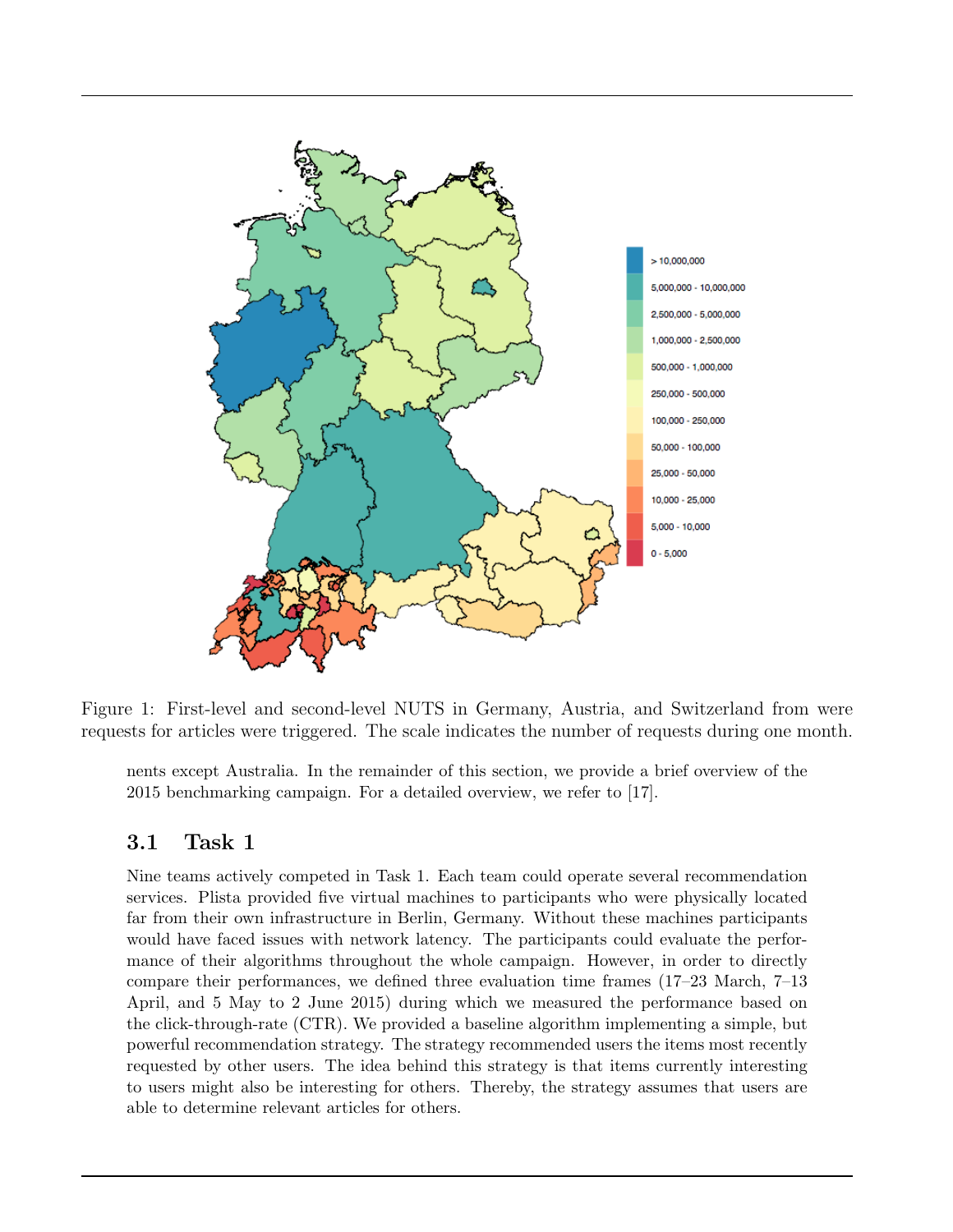## 4 Task 2

The offline evaluation (based on a data set recorded between July and August 2015) enabled the reproducible evaluation of stream-based recommender algorithms. Having complete knowledge about the data set allowed us to implement new baseline strategies. In addition to the baseline recommender used in Task 1, we implemented the "optimal" recommender. The recommender searches in the data set the items that will be rewarded for the current request by the evaluation component. This strategy used knowledge about the future. Thus, the strategy is not a recommender algorithm; it only implements a data set look-up. Consequently, this strategy cannot be used in the online "live" evaluation. Nevertheless the measured CTR of the optimal recommender algorithm is interesting since the strategy allows us to measure the upper bound for the CTR in the analyzed setting.

## 5 Outlook: NewsREEL 2016

The lab has been accepted to run again as part of the next CLEF conference. Similar to 2015, the next round offers the same tasks that have been introduced in Section 2. We argue that these tasks provide a framework to tackle current research challenges that will be of interest for the IR and RecSys communities. In the remainder of this section, we outline some of the major research challenges that can be addressed by NewsREEL 2016.

First, the lab allows to study the relation between offline and online evaluation further. Prior studies (e.g., [8]) indicate that evaluation results with respect to recommendation precision differ significantly between online and offline evaluation, hence requiring additional research. By comparing results from both tasks, the lab has potential to address the research question in what extend the results obtained in the offline evaluation can be transferred into an online scenario. The offline evaluation guarantees reproducibility and allows us to compare algorithms on identical data. Online evaluation reflects algorithms' actual utility for users as their behavior is monitored. Our experiences from previous editions of NewsREEL indicate that the technical complexity of algorithms (e.g., scalability and response time) is similar in both NewsREEL tasks.

Second, the lab supports further research on algorithms' qualities beyond accuracy, a trending topic in recommender systems research (e.g., [1]). Besides, due to the time restrictions posed by the recommendation setting, a trade-off between accurate prediction and time-efficient algorithms needs to be found. In order to ensure the exact reproducibility of results and a fair comparison between different teams, standardized virtual machines are provided. This ensures that all teams use both the identical data set and exactly the same "virtual" hardware. This provides the basis for analyzing the technical complexity as well as the scalability of the algorithms. In order to hide the complexity of building the evaluation environment, we employ the Idomaar framework and facilitate getting started with it.

Third, we want to encourage participants to apply content-based approaches. Contentbased techniques are suitable for tackling cold-start problems [22], a constant challenge within NewsREEL due to the steady changing set of items. As requested by various researchers, we intend to include English-speaking news portals in the NewsREEL challenge, hence allowing the participants to apply established text-processing and clustering algorithms.

Fourth, studies (e.g., [21]) suggest that the performance of recommender approaches highly depends on the context (e.g., the hour of the day). This means, that there is not the overall best recommender outperforming all other algorithms in all contexts. An open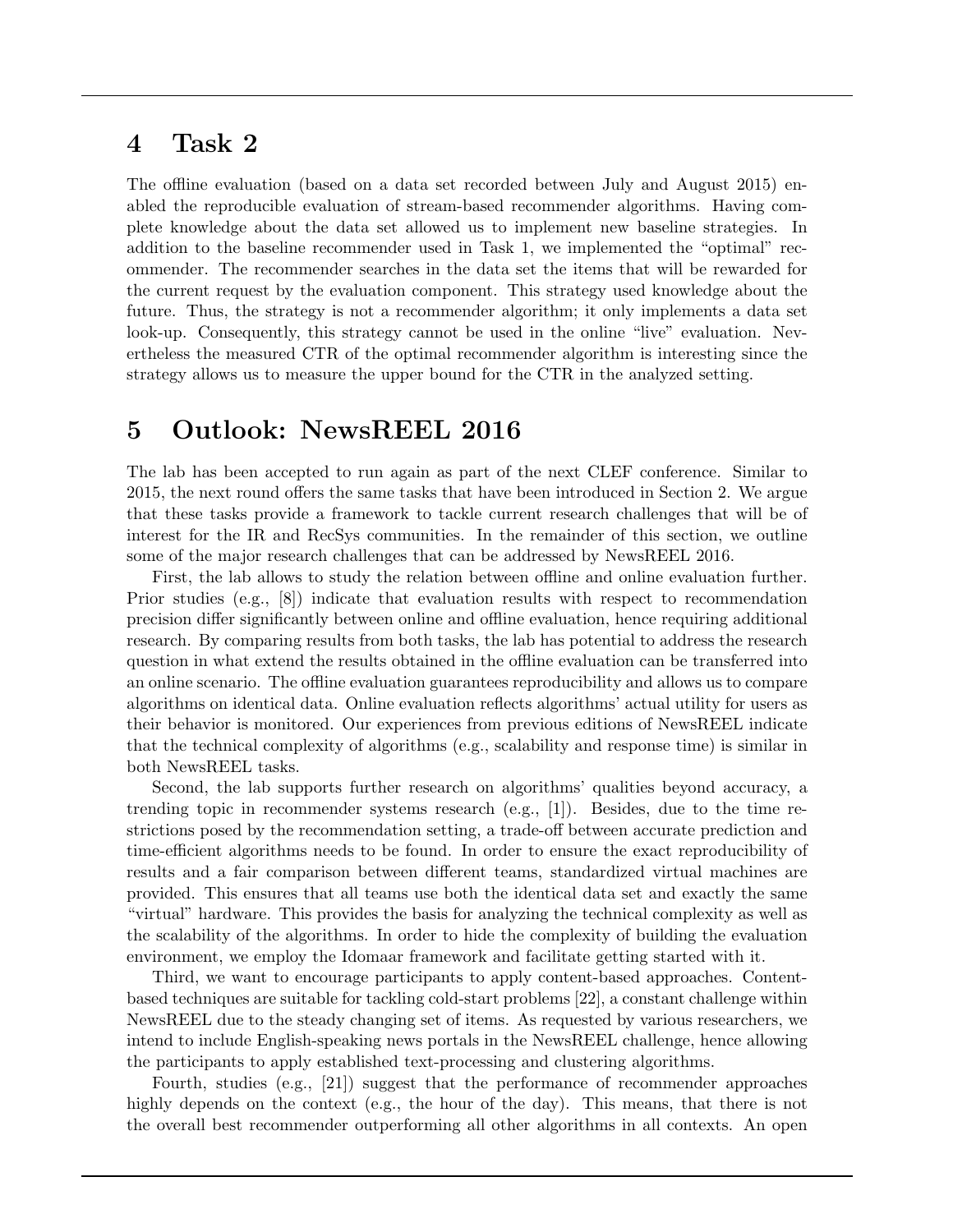research question is how to combine different recommender algorithms. A strategy is needed that selects the best recommender algorithm based on the user context and news situation. We expect the potential of hybrid approaches to be far from exhausted.

Finally, NewsREEL can serve as a test-bed to further study recommendation techniques for items that are provided in the form of a constant data stream. Streamed data triggers specific challenges for recommender systems  $(e.g., [4, 5])$  as approaches that center around modeling recommendation as user-specific selection from static collections of items cannot easily be applied.

## 6 Conclusion

In this report, we introduced the campaign-style evaluation lab NewsREEL that focuses on benchmarking news recommendations in real-time. As we have shown, the lab addresses a number of open research challenges in the scope of information filtering. This includes in particular finding the trade-off between accuracy and speed of recommendation algorithms, the role and opportunities of context, hybrid, and content-based approaches, and innovative approaches to recommend items from a stream of data.

During the industry track of SIGIR15 in Chile, David Hawking mentioned [9] that we are now observing a significant balance shift between academic and industrial research presented at SIGIR. In fact, he reported an increase from 15% of industrial research papers presented at SIGIR'98 compared to 41% presented at SIGIR'15. He clarifies that the main reason for this tendency is the increasing need to evaluate research methods using large-scale data sets or user studies. By providing both large scale transaction data set and access to a large user base, we argue that NewsREEL can play an important role in closing this gap between academia and industry. A key challenge that we are facing right now is the connection between online and offline evaluation. As explained above, online evaluation, also referred to as  $A/B$  testing, is the standard evaluation methodology in industry. As  $A/B$  testing comes with its own requirements (e.g., the use of different evaluation metrics, reacting to user dynamics, scalability, to name a few), prior research performed in an offline setting can not easily be applied in an online context. Therefore, online testing still requires significant research efforts. By offering the same recommendation scenario in an online and offline setting, respectively, we argue that NewsREEL can play an important role to address this issue.

Concluding, we would like to explicitly invite interested researchers to take the opportunity to contribute significant knowledge to the field by tackling these challenges. Registration via the CLEF 2016 website<sup>4</sup> opened in November 2015.

## Acknowledgment

The work leading to these results has received funding (or partial funding) from the European Union's Seventh Framework Programme (FP7/2007-2013) under grant agreement number 610594 (CrowdRec).

<sup>4</sup>http://clef2016.clef-initiative.eu/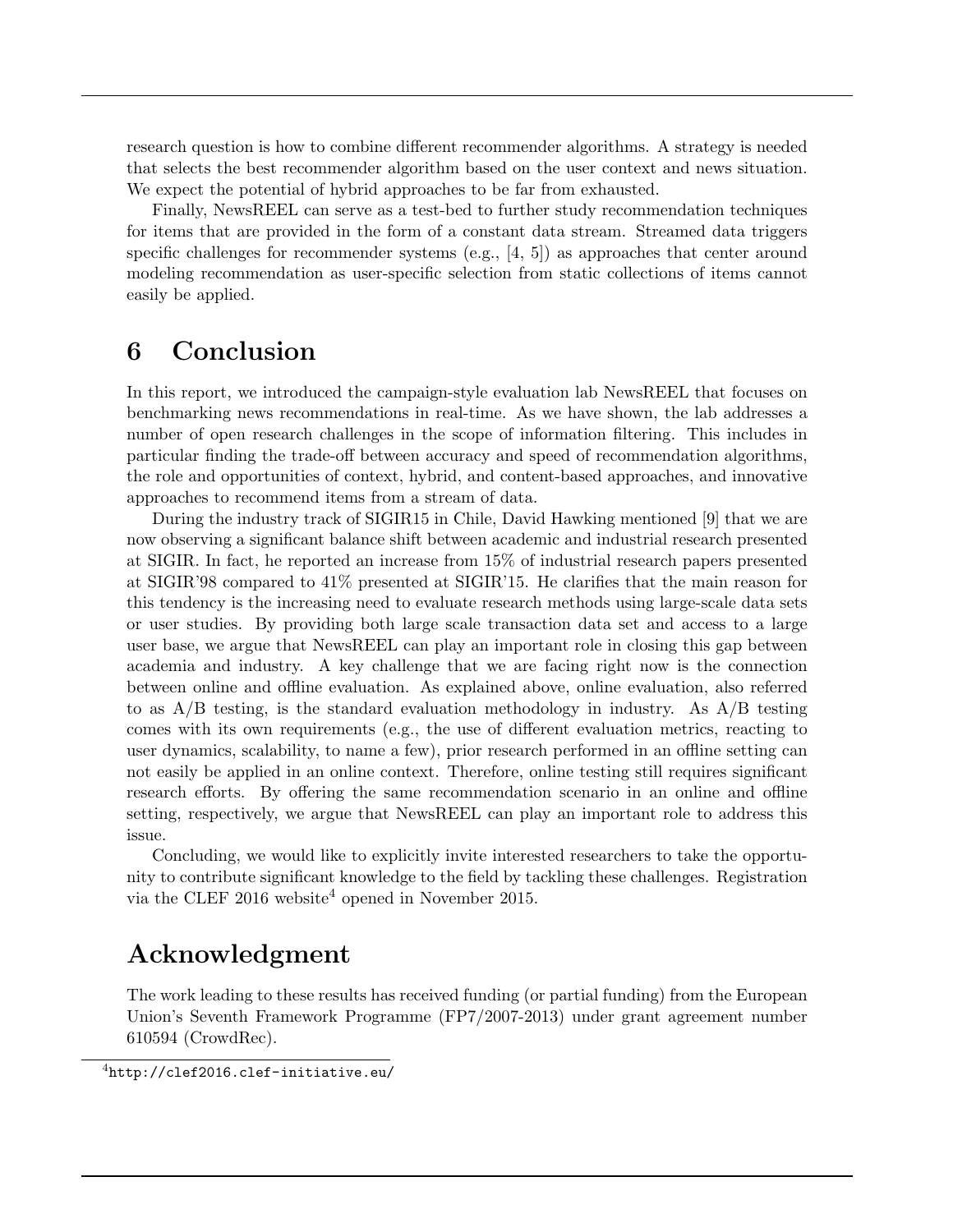## References

- [1] Xavier Amatriain, Pablo Castells, Arjen P. de Vries, Christian Posse, and Harald Steck, editors. Proceedings of the Workshop on Recommendation Utility Evaluation: Beyond RMSE, RUE 2012, Dublin, Ireland, September 9, 2012, volume 910 of CEUR Workshop Proceedings. CEUR-WS.org, 2012.
- [2] Krisztian Balog, Liadh Kelly, and Anne Schuth. Head first: Living labs for ad-hoc search evaluation. In Proceedings of the 23rd ACM International Conference on Conference on Information and Knowledge Management, CIKM '14, pages 1815–1818, New York, NY, USA, 2014. ACM.
- [3] Torben Brodt and Frank Hopfgartner. Shedding Light on a Living Lab: The CLEF NewsREEL Open Recommendation Platform. In Proceedings of the Information Interaction in Context conference, IIiX'14, pages 223–226. Springer-Verlag, 2014.
- [4] Jilin Chen, Rowan Nairn, Les Nelson, Michael Bernstein, and Ed Chi. Short and tweet: Experiments on recommending content from information streams. In Proceedings of the SIGCHI Conference on Human Factors in Computing Systems, CHI '10, pages 1185– 1194, New York, NY, USA, 2010. ACM.
- [5] Ernesto Diaz-Aviles, Lucas Drumond, Lars Schmidt-Thieme, and Wolfgang Nejdl. Realtime top-n recommendation in social streams. In Sixth ACM Conference on Recommender Systems, RecSys '12, Dublin, Ireland, September 9-13, 2012, pages 59–66, 2012.
- [6] Susan Dumais. Evaluating IR in situ. In Proceedings of the SIGIR 2009 Workshop on the Future of IR Evaluation, page 2, 2009.
- [7] Nicola Ferro. CLEF 15th birthday: Past, present, and future. SIGIR Forum, 48(2):31– 55, 2014.
- [8] Florent Garcin, Boi Faltings, Olivier Donatsch, Ayar Alazzawi, Christophe Bruttin, and Amr Huber. Offline and online evaluation of news recommender systems at swissinfo.ch. In Proceedings of the 8th ACM Conference on Recommender Systems, RecSys '14, pages 169–176, New York, NY, USA, 2014. ACM.
- [9] David Hawking. If SIGIR had an academic track, what would be in it? In Proceedings of the 38th International ACM SIGIR Conference on Research and Development in Information Retrieval, Santiago, Chile, August 9-13, 2015, page 1077, 2015.
- [10] Frank Hopfgartner, Allan Hanbury, Henning Mueller, Noriko Kando, Simon Mercer, Jayashree Kalpathy-Cramer, Martin Potthast, Tim Gollup, Anastasia Krithara, Jimmy Lin, Krisztian Balog, and Ivan Eggel. Report of the Evaluation-as-a-Service (EaaS) Expert Workshop. SIGIR Forum, 49(1):57–65, 2015.
- [11] Frank Hopfgartner and Joemon M. Jose. Semantic user modelling for personal news video retrieval. In Advances in Multimedia Modeling, 16th International Multimedia Modeling Conference, MMM 2010, Chongqing, China, January 6-8, 2010. Proceedings, pages 336–346, 2010.
- [12] Frank Hopfgartner, Benjamin Kille, Andreas Lommatzsch, Till Plumbaum, Torben Brodt, and Tobias Heintz. Benchmarking news recommendations in a living lab. In 5th International Conference of the CLEF Initiative, pages 250–267, 2014.
- [13] Frank Hopfgartner, Jana Urban, Robert Villa, and Joemon M. Jose. Simulated testing of an adaptive multimedia information retrieval system. In International Workshop on